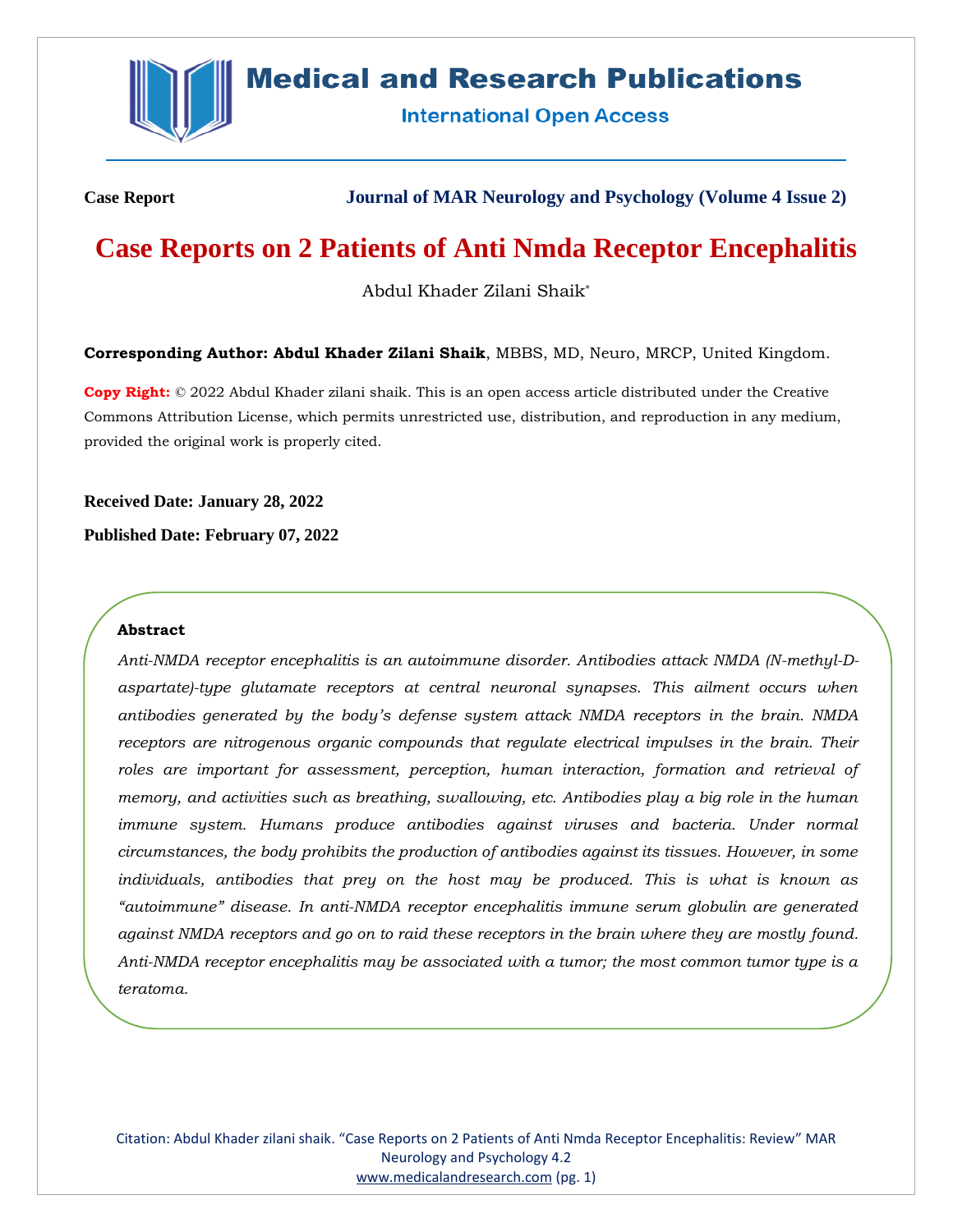*Unlike other tumors, it may contain many types of body tissues. Other types of tumors that correlate with anti-NMDA receptor encephalitis include but are not limited to breast cancer, cancer of the colon and lung cancer. The majority of tumors associated with anti-NMDA receptor encephalitis contain neural tissue that is identical to the brains and NMDA receptors. It is assumed that immune serum globulin is firstly formed against NMDA receptors found inside tumors, and then prey on similar*looking receptors in the brain producing clinical manifestation associated with anti-NMDA receptor *encephalitis.*

*Patients suspected of suffering from anti-NMDA receptor encephalitis are checked for the presence of tumors. This diagnosis is done by use of computerized tomography and also magnetic resonance imaging of the chest, abdomen and pelvis. Women should also get an ultrasound of the ovaries while men receive an ultrasound of the testes. People suffering from anti-NMDA receptor encephalitis should be checked periodically for the presence of a tumor. A tumor is mostly negative when people suffering from anti NMDA are screened. This may be because the tumor is too minute to be detected with imaging techniques, or because it has been eradicated by the body's defense system or the analysis for the tumor is negative.*

# **Abbreviations**

| <b>CSF</b>     | Cerebrospinal fluid                |
|----------------|------------------------------------|
| C <sub>T</sub> | Computerized tomography            |
| <b>EEG</b>     | Electroencephalogram               |
| MRI            | Magnetic resonance imaging         |
| USG            | Ultrasonography                    |
| NMDA           | N-methyl-D-aspartate receptor      |
| <b>EGFP</b>    | Enhanced green fluorescent protein |
| <b>DMEM</b>    | Dulbecco's modified eagle medium   |
| <b>CDNA</b>    | Complementary DNA                  |
| PSDP 95        | Postsynaptic density protein 95    |

Citation: Abdul Khader zilani shaik. "Case Reports on 2 Patients of Anti Nmda Receptor Encephalitis: Review." MAR Neurology and Psychology 4.2 [www.medicalandresearch.com](http://www.medicalandresearch.com/) (pg. 2)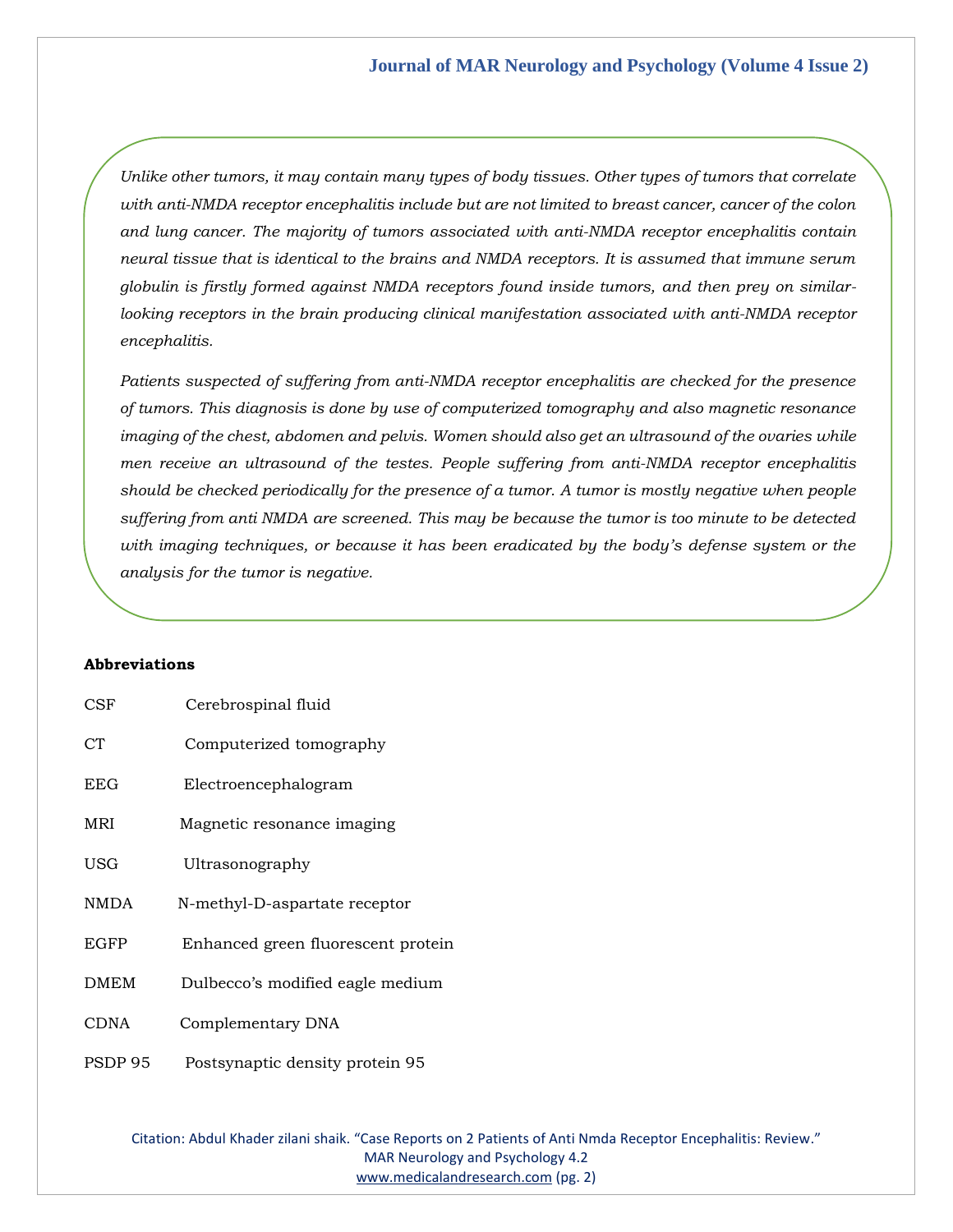## **Materials and Methods**

# **Clinical data**

The serum and CSF portion is sent on for testing by clinicians. The Standardized clinical questionnaire is given to the Patient with information sheets and consent forms are given .to the clinicians. Reference is made for the first 50 NMDAR immune serum globulin positive batch from a total of 450. Clinicians are asked to record in detail the timing of specific features such as high cognitive dysfunction, psychiatric, seizures and movement disorders. The categorizations are maintained as provided by the clinicians. All data collected is analyzed using Graph PadPris5.Thirty-two questionnaires were returned, and five were completed from clinic letters, emails.

#### **Cell-based assay for Immune serum globulin binding human NMDAR**

Human embryonic kidneys are used for cell-based assay. The kidney cells are plated on glass coverslips in highly concentrated components of amino acid, vitamins and supplementary components together with ten percent fetal calf serum, penicillin, streptomycin, and amphotericin. After one day the cells were transfected, using polyethylene amine and glucose, with untagged-NR1 and NR2B cDNA at a ratio of 3:1. An enhanced green fluorescent protein vector expression vector is co-transfected to visualize cells taking up complementary deoxyribonucleic acid. To stop cytotoxicity due to glutamate in the medium activating the NMDARs, cells are added with 500-µM ketamine sixteen hours post-transfection. Live cells are procreated with patient sera (1:20) or undiluted cerebrospinal fluid for one hour before fixation (3% formaldehyde) followed by 35 min incubation with Alexa Fluor 568 anti-human immunoglobulin G (IgG).

#### **Fluorescent immune precipitation assay for antibodies to NMDAR**

Cells are solubilized utilizing a buffer containing 1% digitonin. A protease inhibitor cocktail is affixed to this buffer immediately before use. The precipitate is analyzed using immune serum globulin to NR1 NR2and PSD95, and analysis of EGFP fluorescence infractions coming after sedimentation on a fixed sucrose gradient. For serological studies, 25 µl of serum is incubated with 250 µl of supernatant squeeze overnight at 4°C, as described previously Protein-the beads is rotated with the antigen-antibody mixture for two hours at room temperature. The beads are washed, and the captured fluorescence is measured using a fluorescent plate reader. Results are manifested as relative fluorescent units precipitated by 25 µl serums.

Citation: Abdul Khader zilani shaik. "Case Reports on 2 Patients of Anti Nmda Receptor Encephalitis: Review." MAR Neurology and Psychology 4.2 [www.medicalandresearch.com](http://www.medicalandresearch.com/) (pg. 3)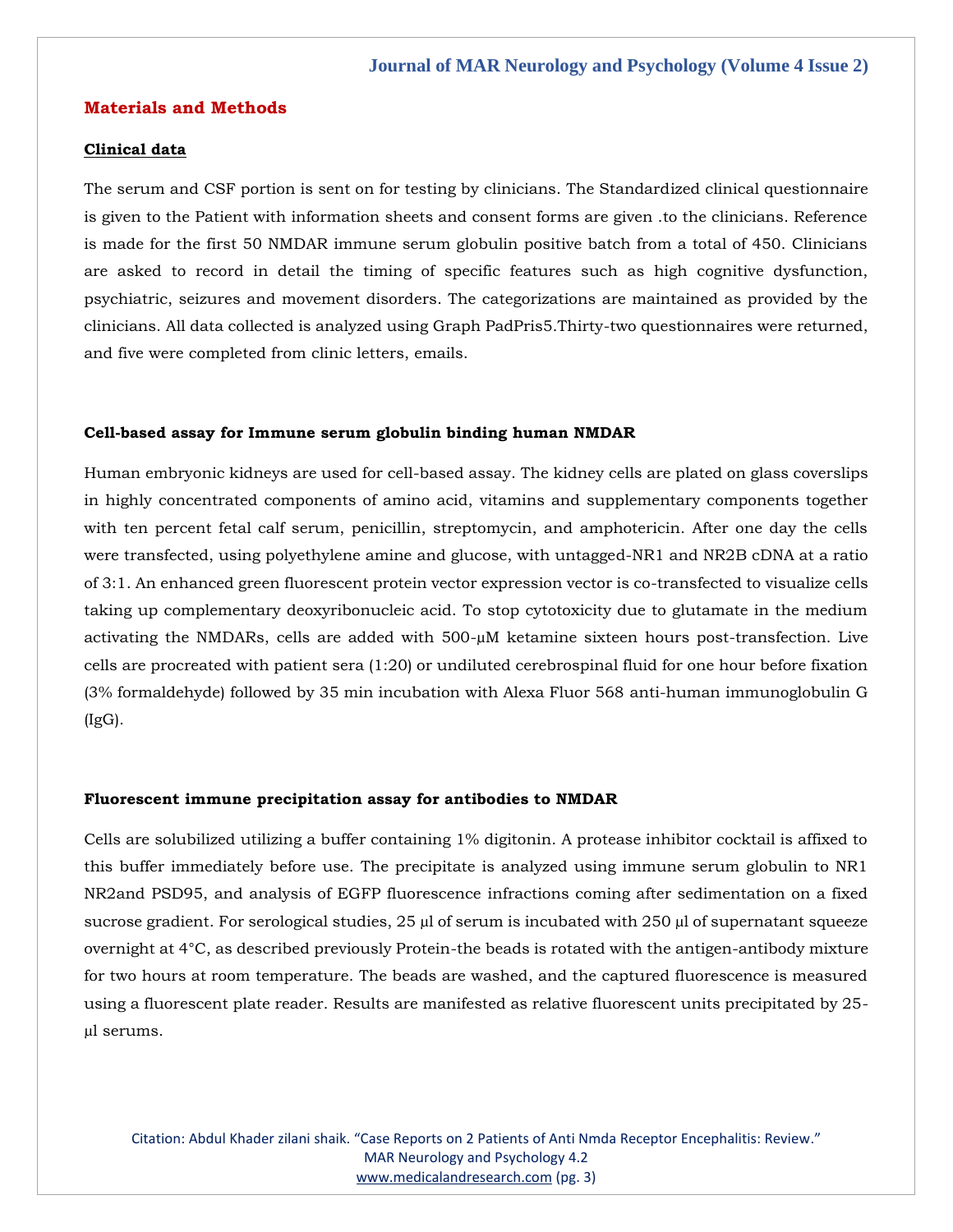# **Results**

# **Demodulation of NMDAR antibodies**

Previously three assays were used for the diagnosis of NMDAR antibodies. To affirm the neuronal cell surface specificity of the immune serum globulin and, thus, their likely clinical importance, primary cultures of hippocampal neurons with sera and CSF are incubated to check binding to the surface of live neurons immune fluorescent cell-based assay is established to find NMDAR antibodies, Specifically The ratio 3:1 of NR1:NR2B cDNA as this gave better results the NR1 subunit is thought to contain the main antigen molecule in which antibody attaches itself. To detect protein binding only to the extracellular domain of the NR1/NR2B, cells are not permeabilized and applied serum is undiluted. Using a semi-quantitative approach similar to that employed for binding of antibodies to other cell surface antigens the binding was scored visually from 0 to 4. All positive outcomes are retested, and also examined for non-specific binding to the cells using human embryonic kidney cells transfected with other antigens scores

A quantitative assay for antibodies against the NR1 subunit

To measure NMDAR-antibody levels more quantitatively, a fluorescent immune precipitation assay was established similar to that reported for AQP4 antibodies. The best expression of EGFP-NR1 occurs when it was co-expressed with NR2B and PSD95. The cells are solubilized in a buffer containing 1% digitonin, and the EGFP-NR1 could be immune precipitated by anti-NR1 antibodies but not by anti-NR2B, or anti-PSD95 antibodies. The main enhanced green fluorescent-tagged material was sediment on a sucrose gradient with a peak corresponding to 280. Suggests that the important component is a dimer of NR1- EGFP rather than a tetramer containing both.

#### **Patients with positive NMDAR antibodies**

In general 50 of the 450 referred sera were positive for NMDAR immune serum globulin with scores between 1 and 4. Of the 44 patients who participated in the research ten were identified retrospectively from sera sent over the preceding three years for other antibody tests. Using assays in routine clinical use, all NMDAR-antibody-positive sera were negative for immune serum globulin against glutamic acid decarboxylase, amphiphysin and voltage-gated calcium channels. Two patients had low levels of voltagegated potassium channel immune serum globulin

**Key Words**: Encephalitis, Anti-N-methyl-D-aspartate receptor antibodies, enhanced green fluorescent protein cerebrospinal fluid

Citation: Abdul Khader zilani shaik. "Case Reports on 2 Patients of Anti Nmda Receptor Encephalitis: Review." MAR Neurology and Psychology 4.2 [www.medicalandresearch.com](http://www.medicalandresearch.com/) (pg. 4)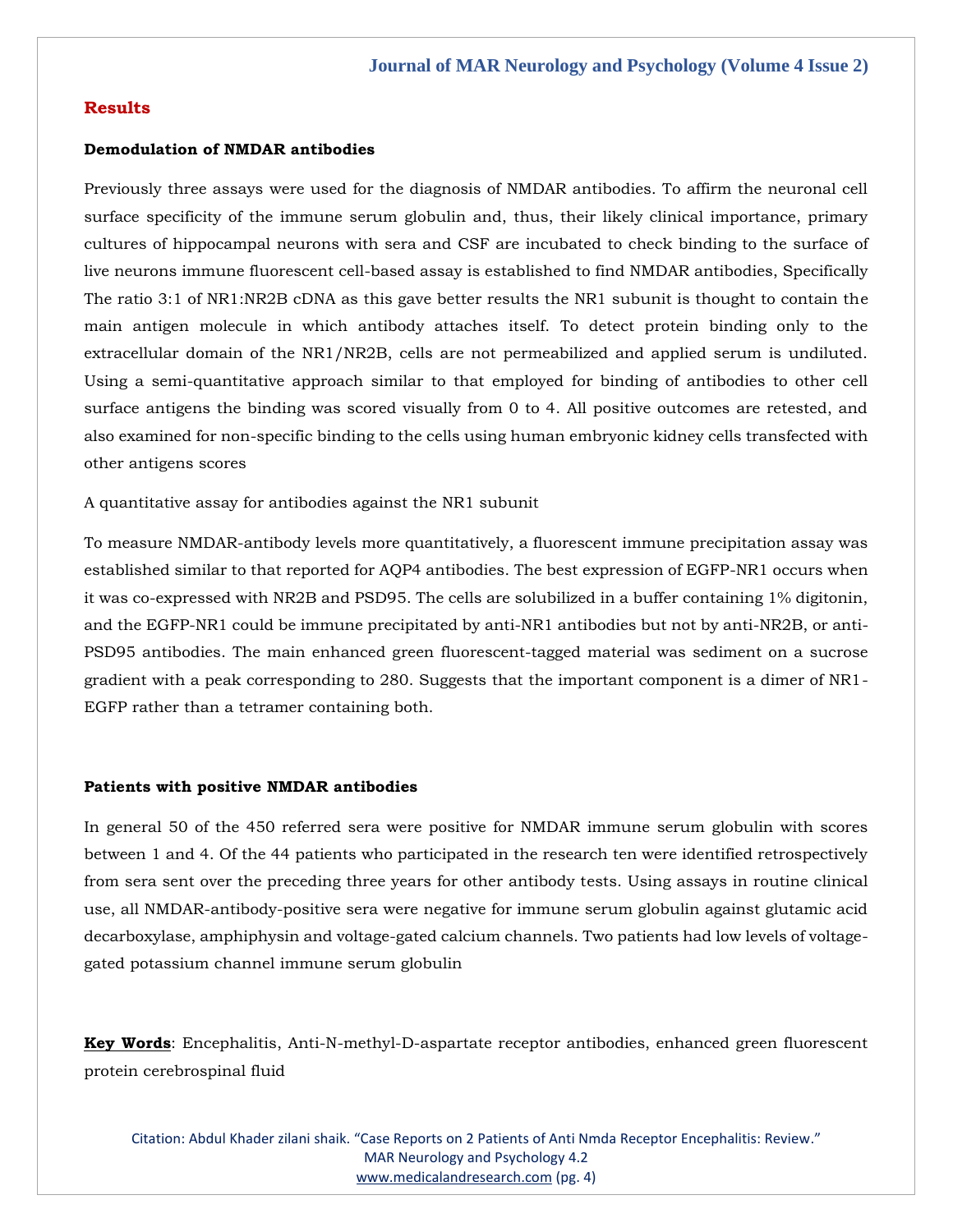## **Introduction**

Anti-NMDA receptor encephalitis is an autoimmune disorder .its symptoms are similar to some other many types of diseases easily be misdiagnosed leading to wrong treatment, which may be fatal in the long- run. This ailment occurs when immune serum globulin generated by the body's defense system attack NMDA receptors in the brain. NMDA receptors are nitrogenous organic compounds that regulate electrical impulses in the brain. Their roles are important for assessment, perception, human interaction, formation and retrieval of memory, and activities such as breathing, and swallowing. Antibodies play a big role in the human immune system. Humans produce antibodies against viruses and bacteria [[i]]. The following three cases show different patients who all suffer from anti-NMDA receptor encephalitis. We are going to look at the patient's history and how the disorder was tested and found in the patients, the test that the physicians carried out to get positive results. Management of the disorder is also going to be looked at to ensure the patients fully recover. The main clinical manifestation of the disease will also be looked so that one can easily differentiate it from other ailments. This will give us insight and concrete conclusions about this disorder, its treatment, and management. Cells are then washed three times in phosphate-buffered isotonic solution and mounted on slides in the fluorescent mounting medium [[ii]]. They are then scrutinized using a fluorescence microscope with a MacProbe v4.3 digital imaging system. The binding is scored on a scale from 0–4. Positive samples are retested on tyrosine kinase or glycine α1 receptor transfected cells to exclude non-specific binding to the human embryonic kidney cells. For subclass experiments, cells are incubated with isotype-specific mouse antibodies and then with an Alexa Fluor 568 anti-mouse IgG. For immune absorption, the sera (1:20 dilution) are pre-incubated with 5 million trypsinized enhanced with green fluorescent proteinexpressing human embryonic kidney cells for thirty minutes at 4°C before testing for binding. For detection of deposited complement on transfected cells, the live cells are incubated with heat-inactivated sera and fresh human plasma, as an additive [[iii]].

# **Case Report**

## **Case 1**

A woman who did not have any pre-existing illness is admitted to the hospital with the sub-acute onset of personality change, anxiety, and psychotic-hallucinatory perception. A cranial MRI and abdominal computed tomography were done and the results were not conclusive. Examination appears to be normal in the electroencephalography and continuous slow activity with an intermittent right temporal focus was observed after two days of admission. She developed orofacial dyskinesia, and acute focal and generalized seizures. For these, she was given high doses of phenobarbital. The patient eventually

Citation: Abdul Khader zilani shaik. "Case Reports on 2 Patients of Anti Nmda Receptor Encephalitis: Review." MAR Neurology and Psychology 4.2 [www.medicalandresearch.com](http://www.medicalandresearch.com/) (pg. 5)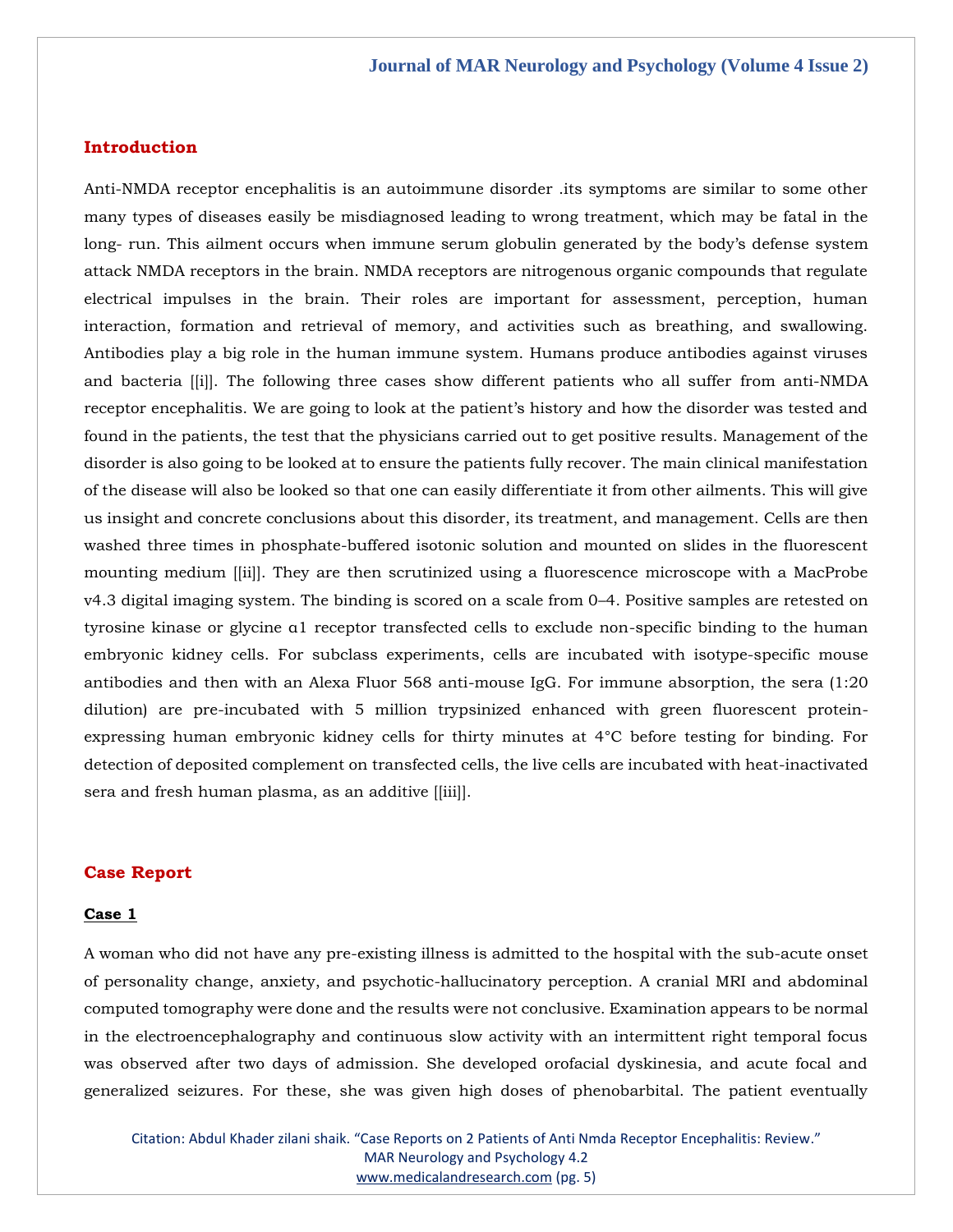developed central hypoventilation with respiratory insufficiency and required ventilation. The outcome of a fludeoxyglucose composition emission tomography analysis was inconclusive regarding tumor screening; however, an abdominal ultrasound revealed a suspicious lesion in the right ovary. Surgery was conducted nine days after the patient was admitted and it showed teratomas **[**4-5**]**. Cerebrospinal fluid test analysis reveals oligoclonal bands without pleocytosis, and anti-NMDA receptor immune serum globulin was found in the CSF. The patient was in the intensive care unit for two weeks after admission; Therapy was started with immune absorption and followed by methylprednisolone **[**6**]**. However, the patient was also diagnosed with acute autonomic dysfunction, with cardiac arrhythmia, blood pressure issues, disturbed thermoregulation, and hypersalivation. The cardiorespiratory issue worsened to a serious condition within the next month. An additional surgery on her left ovary was undertaken to show no teratoma, and the second cycle of immune absorption followed by four cycles of cyclophosphamide was given in monthly intervals. Towards the fourth cycle of treatment, the patient started to boost steadily. The immunosuppressive therapy was reduced to immunoglobulin. Continuous analysis of CSF and serum NMDA receptor antibodies showed reducing antibody titers Thoracic and abdominal Computed tomography was repeated after six months, in addition to MRI of the pelvis. After seven months in the ICU, the patient was released for rehabilitation. At this juncture, the patient was oriented only to herself and could not even recall time and space, and she had mood swings. The patient was followed up for three years and her state gradually improved. On the last visit, the patient was fully orientated, cooperative.



Figure 1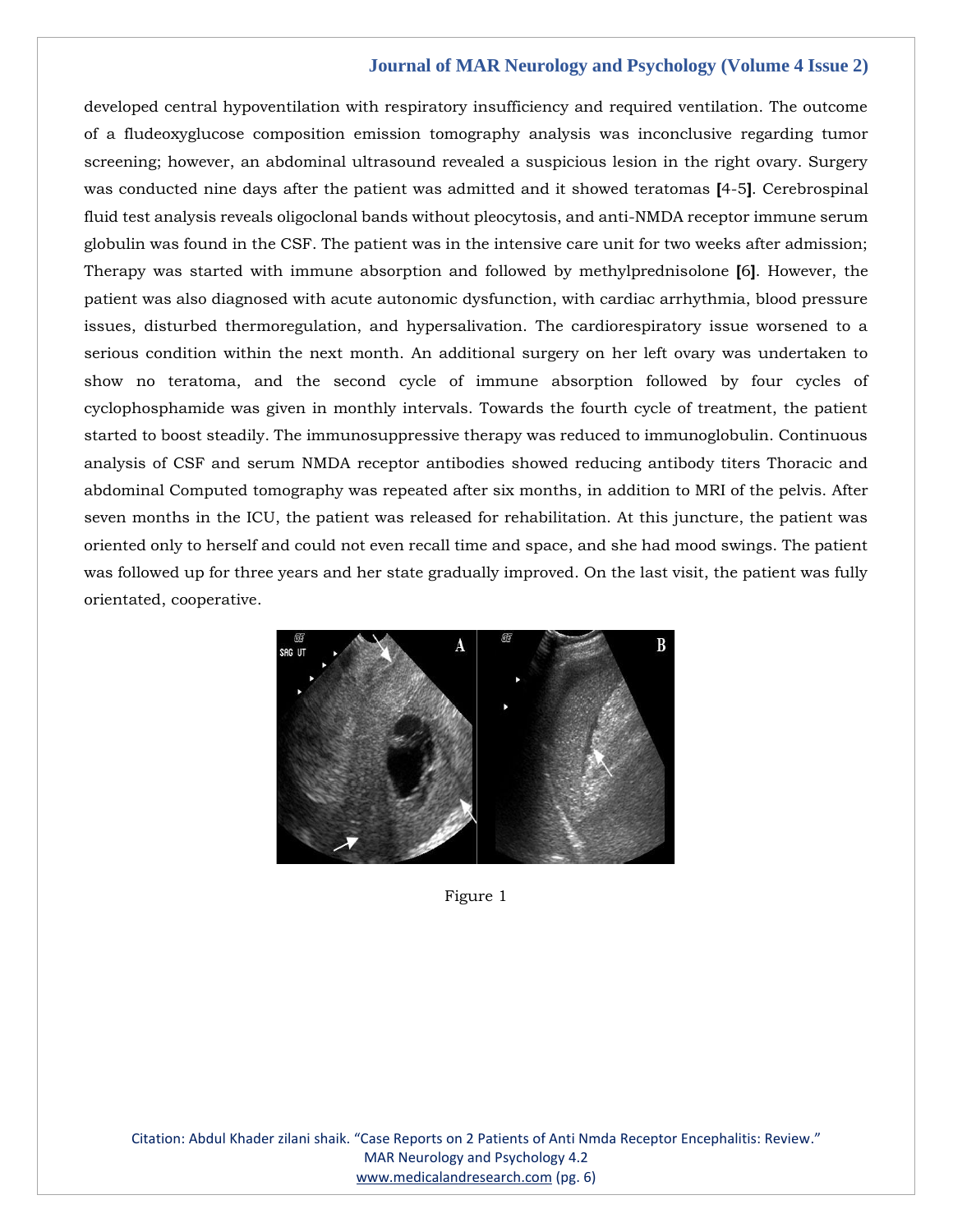

Figure 2



#### **Case 2**

Another woman was referred to the hospital for confirmation of a diagnosis of anti-NMDA receptor encephalitis. She had been admitted to a different hospital previously with the following symptoms; mild generalized headache and mood changes with latent aggressive behavior. Alpha activity with an indication of varying vigilance was described in the screening. Within a week, the patient had contracted aphasia with semantic paraphrases, anxiety severe apraxia, and hallucinations and reduced orientation to person, time, place and situation **[**7**]**. Cranial MRI was done but the examinations were unremarkable. A cerebrospinal fluid test was carried out and showed  $156$  cells/ $\mu$ l, positive oligoclonal bands, a positive Epstein-Barr virus polymerase chain reaction (PCR) analysis and an elevated 14-3-3 protein concentrations. The doctors suspected it was Infectious meningoencephalitis thus antiviral and antibiotic therapy was started. In weeks, the patient started to get orofacial dyskinesia. Previous results from the CSF test found NMDA receptor-IgG antibodies in the cerebrospinal fluid and serum and the patient was given haloperidol (2×2.5 mg) and prednisolone (100 mg, orally), but subsequently began a neuroleptic malignant syndrome. The haloperidol was instantly stopped, and the rigor signs eased; however, the patient developed respiratory issues and required ventilation. The patient's state worsened

Citation: Abdul Khader zilani shaik. "Case Reports on 2 Patients of Anti Nmda Receptor Encephalitis: Review." MAR Neurology and Psychology 4.2 [www.medicalandresearch.com](http://www.medicalandresearch.com/) (pg. 7)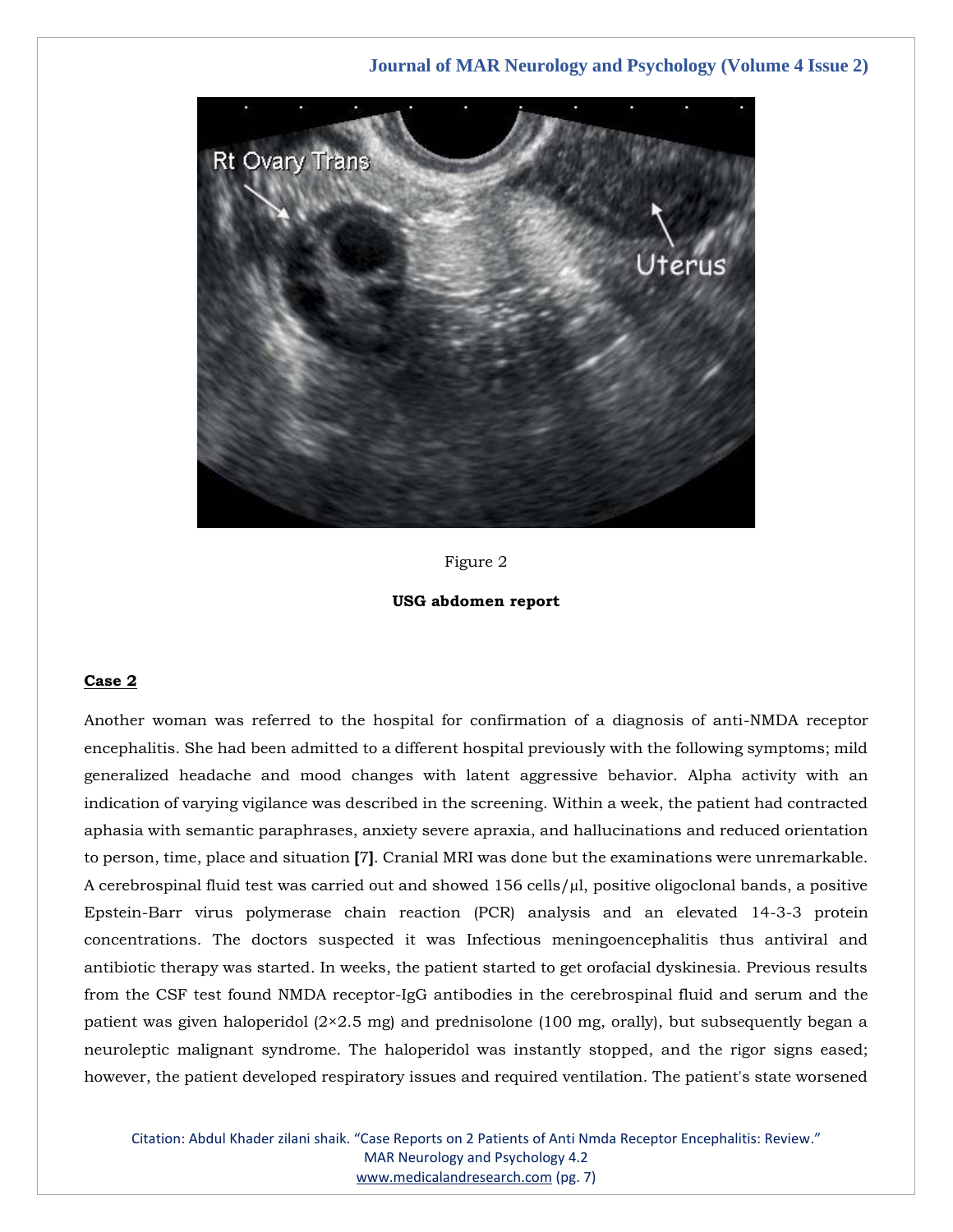and after two weeks she then got a trismus-like spasm of the jaw, fracturing several maxillary teeth, and complex focal seizures. She was taken for scan CT scan and the results were normal regarding neoplasia; however, due to age and the vigorous clinical symptoms, prophylactic surgery was undertaken but showed no teratomas. Cyclophosphamide was better after five cycles of plasmapheresis followed the patient. The patient was released for rehabilitation after two months in the hospital.



Figure 3



Figure 4

CSF test found NMDA receptor-IgG antibodies in the cerebrospinal fluid and serum and the patient was

Citation: Abdul Khader zilani shaik. "Case Reports on 2 Patients of Anti Nmda Receptor Encephalitis: Review." MAR Neurology and Psychology 4.2 [www.medicalandresearch.com](http://www.medicalandresearch.com/) (pg. 8)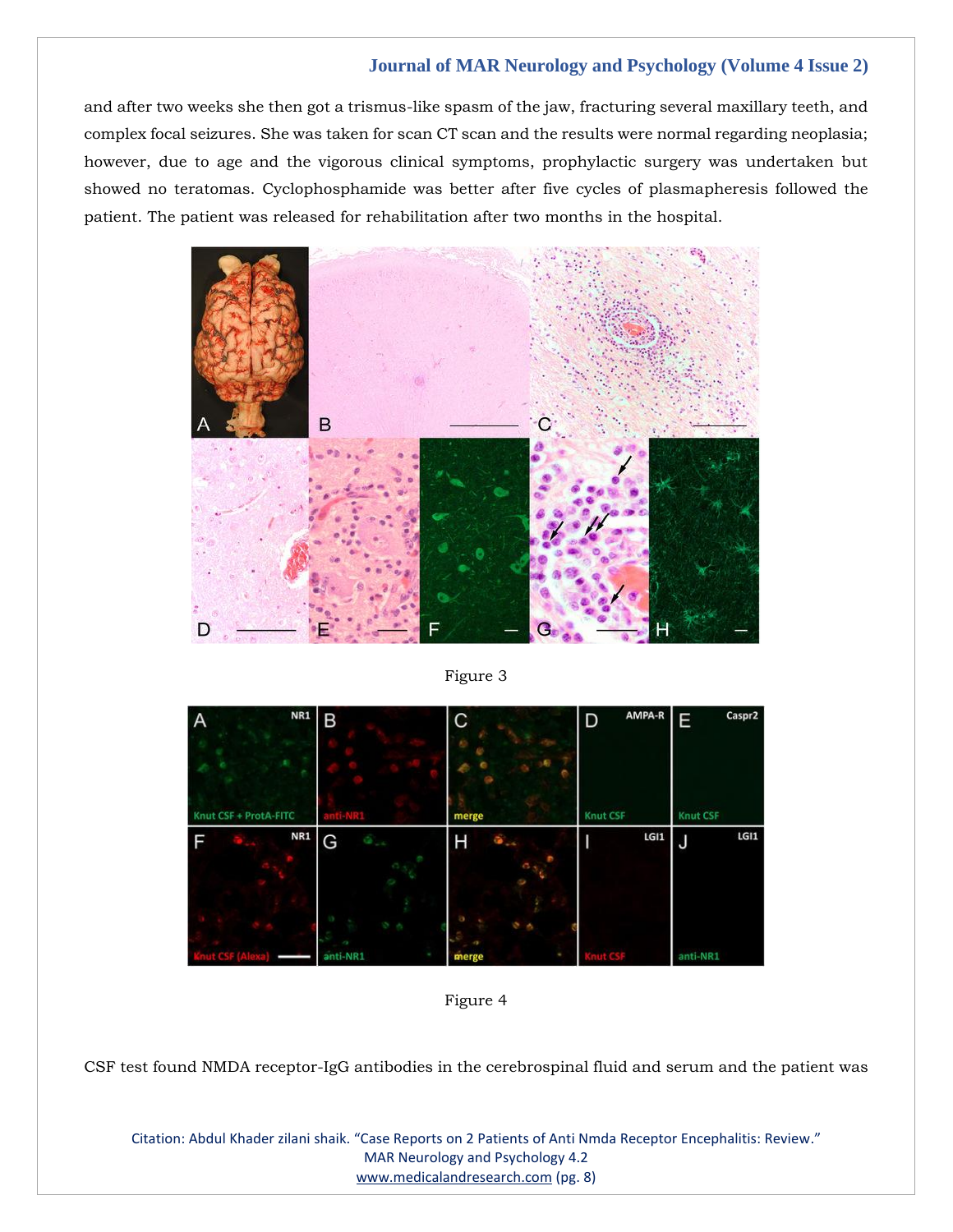given haloperidol (2×2.5 mg) and prednisolone (100 mg, orally), but subsequently began a neuroleptic malignant syndrome

## **Assessment**

As a defining state, anti-NMDA receptor-IgG antibodies were got in the CSF and serum in all patients. Same serum and CSF samples were analyzed in the two patients. CSF and serum were analyzed for NMDA receptor antibodies. This was followed by end-point titration on transfected HEK 293 cells. In some patients, NMDA receptor antibodies are only found in the CSF, which is rare but not unusual as serum antibodies are negative in patients using detection techniques such as rat brain slice and transfected HEK cells. Calculation of the antibody-specific index showed an intrathecal synthesis of antibodies. The same CSF and serum potion were found at the beginning of the disease; however, no antibodies were found in the CSF following repeated analysis. This observation is rare, as antibodies in the central nervous system appear to mediate the clinical symptoms, The NMDA receptor seropositivity alone has been seen in patients with the herpes simplex virus. The highest CSF and serum titers were detected in patient 1 screening. He was one of the patients that showed the least clinical improvement. Worth noting is the contrast in which clinical symptoms declined between months 10 and 11. During immunosuppressive treatment, however, simultaneously CSF and serum protein concentrations reduced significantly this shows that the protein levels to determine the CSF titer/CSF protein and serum titer/serum ratios adjusted the antibody titer.

#### **Discussion**

These cases illustrate the attributes of the different levels of clinical manifestation and the range of rigidity of anti-NMDA receptor encephalitis, in conditions with their anti-NMDA receptor antibodies. In patients with the classic signs of the sub-acute onset of psychic disruption, differences in character, memory loss, and seizures, the scope of differential diagnoses is limited. Clinical manifestation and verification of NMDA receptor antibodies clarify the diagnosis of anti-NMDA receptor encephalitis. . Infectious determinants of encephalitis, particularly HSV and less known Varicella-Zoster virus or cytomegalovirus, must be left via PCR and or antibody index using CSF analysis **[**8**]**. Metabolic roots, such as uremic and hepatic encephalopathy, may be assessed by standard laboratory tests. More often, diagnostic uncertainty transpires if signs are mild or negative signs, such as depression, influence psychic changes. Routinely anti-NMDA receptor encephalitis, the clinical manifestation passes through different stages. During the first period, the prodromal phase, which precedes the next stage by two weeks, more patients suffer from unspecific flu-like signs, such as fever, headache, nausea, and unrest.

Citation: Abdul Khader zilani shaik. "Case Reports on 2 Patients of Anti Nmda Receptor Encephalitis: Review." MAR Neurology and Psychology 4.2 [www.medicalandresearch.com](http://www.medicalandresearch.com/) (pg. 9)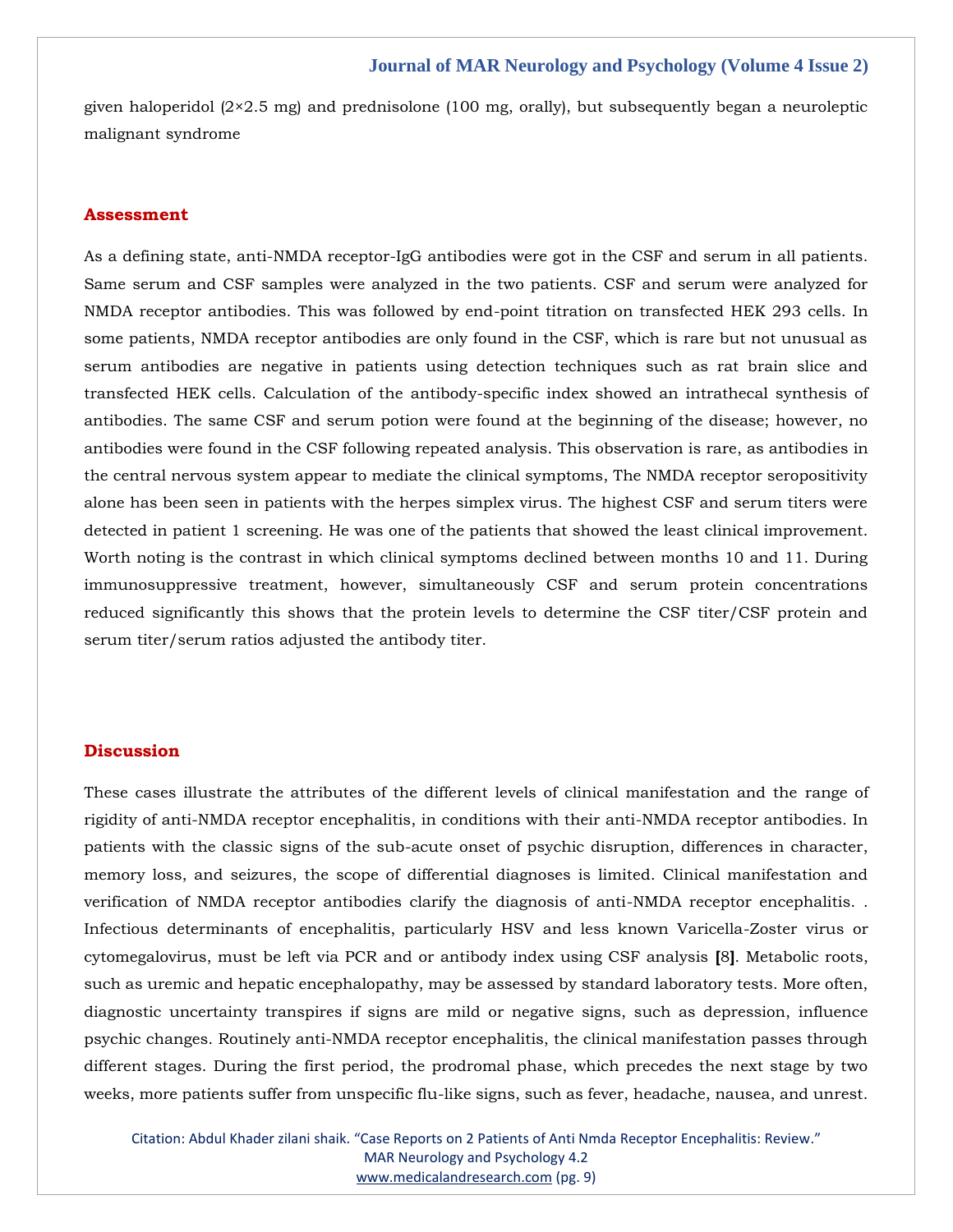In the second phase, neuropsychiatric signs are clear, and seizures occur. All the current patients showed psychological deficiency, ranging from unrest and disorientation to fear, affective interruptions and revealed psychosis and loss of short-term memory. Furthermore, all the current patients ailed from generalized seizures. Central hypoventilation is another common trait of the initial phases of anti-NMDA receptor encephalitis.

The third phase occurs between ten and twenty days and is characterized by dyskinesia and vegetative dysregulation. Patient one suffered from autonomic dysfunction with cardiac arrhythmia, blood pressure deregulation, disturbed thermoregulation and hypersalivation. The initial signs of anti-NMDA receptor encephalitis can be mistaken to be flu and usually begin the neuropsychiatric manifestations within two weeks. This indicates the rapid onset of antibody creation.

# **Conclusion**

Ponto-medullary respiratory reflexes such as an NMDAR blockade may cause patients to have hypoventilation. The time-course of symptoms supports a primarily cortical mechanistic pathway, with secondary subcortical alteration and disturbance of corticostriatal and brainstem pathways. The NMDA receptor is expressed in hippocampal, cortical and cerebellar neurons, in addition to glial cells such as oligodendrocytes and astrocytes, in varying concentrations and subunit composition may be of further pathophysiological relevance to the clinical presentation and time course of the disease.the expression always changes under different pathophysiological conditions, such as ischemia. A typical feature of anti-NMDA receptor encephalitis may be elaborated more by the vigorous expression of the NMDA receptor in hippocampal neurons **[**9**]**.

Patients suspected of suffering from anti-NMDA receptor encephalitis are checked for the presence of tumors. This is done with imaging (CT or MRI) of the chest, abdomen, and pelvis. Women should also get an ultrasound of the ovaries while men receive an ultrasound of the testes. People with anti-NMDA receptor encephalitis should be checked periodically for the presence of a tumor. In many people with anti-NMDA receptor encephalitis a tumor is negative. This may be because the tumor is too minute to be detected with imaging techniques, or because it has been eradicated by the immune system, or there is no tumor.

It has been demonstrated that the titer of NMDA receptor antibodies correlates with clinical outcome and that high antibody titers are more common in patients with poor outcomes or tumors in the present cases, the highest antibody titer was found in a patient with mystic teratoma who failed to be analyzed by ultrasound, CT, MRI, and PET. High antibody titers may be a sign of an underlying tumor, more so if there is no reduction following immunosuppressive treatment.

Citation: Abdul Khader zilani shaik. "Case Reports on 2 Patients of Anti Nmda Receptor Encephalitis: Review." MAR Neurology and Psychology 4.2 [www.medicalandresearch.com](http://www.medicalandresearch.com/) (pg. 10)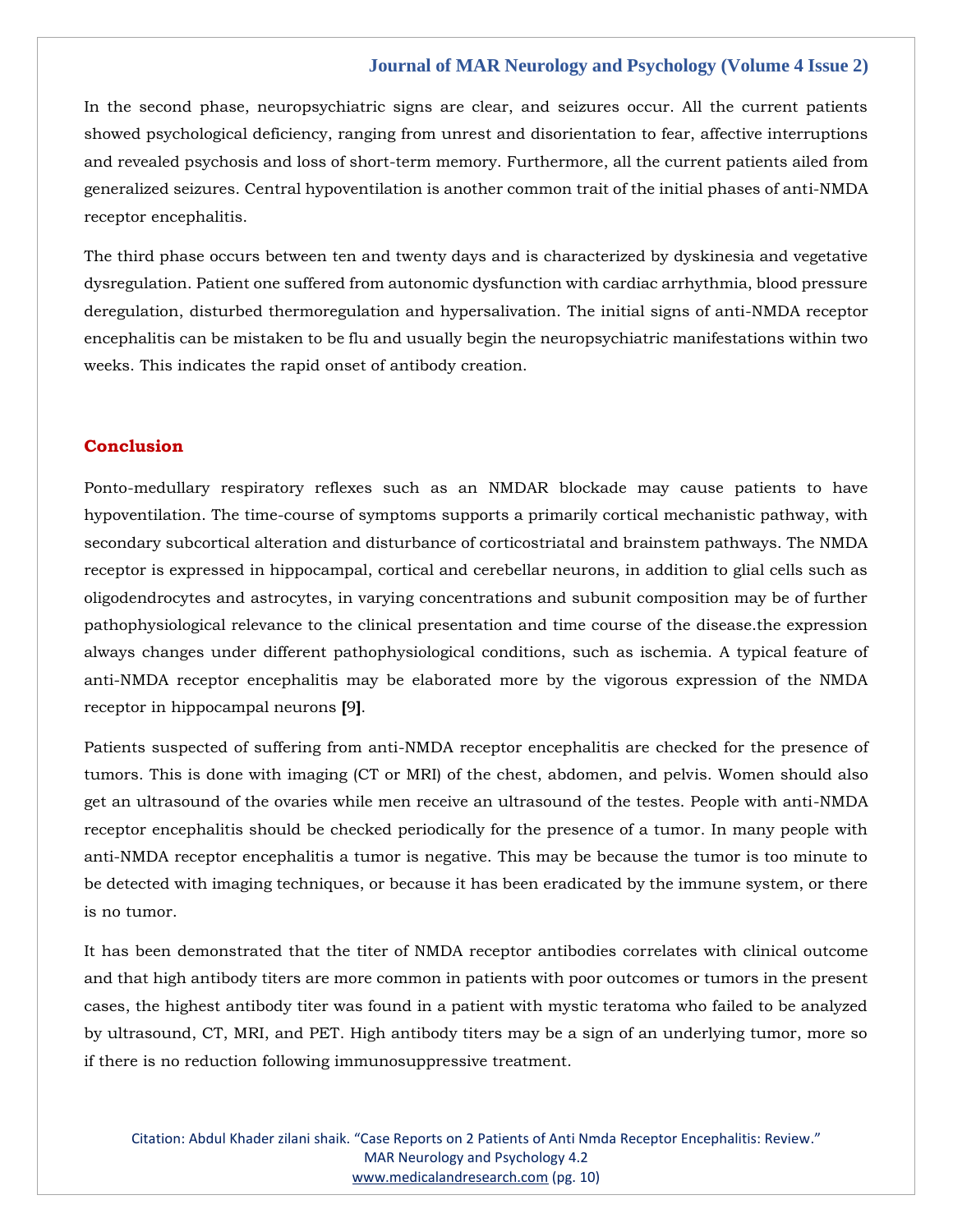NMDA receptor antibodies are part of the overall protein mix measured in the CSF or serum. Fewer antibody titers may therefore correlate with an overall cutback in protein concentration. This is of importance for patients with anti-NMDA receptor encephalitis. Significantly decrease in the protein mix in serum and this may be avoided by calculating the antibody/protein ratio as opposed to the antibody titers alone **[**10**]**. This also shows the significance of follow-up CSF analysis as a marker for disease actions, and forecast during this disease.

In patients with a new and not chronic onset of neuropsychiatric symptoms, the differential diagnosis of anti-NMDA receptor encephalitis should be considered and CSF analysis may aid the detection of anti-NMDA receptor antibodies. Although multistage clinical presentation is a standing out feature of the disease, the severity of symptoms is not fixed. Cranial MRI is usually paramount for differential diagnosis; however, in anti-NMDA receptor encephalitis outcomes are not certain. Depending on the signs, other diagnoses may be excluded if anti-NMDA receptor encephalitis is positive, an intensive search for tumors, more so teratomas, is needed. Immunosuppressive treatment is required immediately, as a good clinical outcome is associated with early therapy for reducing anti-NMDA receptor antibody mix.

## **References**

[1] [Graus F, Saiz A, Dalmau J. Antibodies and neuronal autoimmune disorders of the CNS. J Neurol.](https://www.google.com/search?q=Antibodies+and+neuronal+autoimmune+disorders+of+the+CNS&sxsrf=APq-WBv7DB59Yk7Iu4DeGED-uOpR7CADYg%3A1643794666737&ei=6lD6YYCgLPaaseMP1-Og4AU&ved=0ahUKEwiAvcap3OD1AhV2TWwGHdcxCFwQ4dUDCA4&uact=5&oq=Antibodies+and+neuronal+autoimmune+disorders+of+the+CNS&gs_lcp=Cgdnd3Mtd2l6EAMyBggAEBYQHjoHCCMQ6gIQJ0oECEEYAEoECEYYAFCrCFirCGCLDWgBcAJ4AIAB0gGIAdIBkgEDMi0xmAEAoAEBoAECsAEKwAEB&sclient=gws-wiz)  [2010; 257: 509](https://www.google.com/search?q=Antibodies+and+neuronal+autoimmune+disorders+of+the+CNS&sxsrf=APq-WBv7DB59Yk7Iu4DeGED-uOpR7CADYg%3A1643794666737&ei=6lD6YYCgLPaaseMP1-Og4AU&ved=0ahUKEwiAvcap3OD1AhV2TWwGHdcxCFwQ4dUDCA4&uact=5&oq=Antibodies+and+neuronal+autoimmune+disorders+of+the+CNS&gs_lcp=Cgdnd3Mtd2l6EAMyBggAEBYQHjoHCCMQ6gIQJ0oECEEYAEoECEYYAFCrCFirCGCLDWgBcAJ4AIAB0gGIAdIBkgEDMi0xmAEAoAEBoAECsAEKwAEB&sclient=gws-wiz)–517.

[2] [Chanson JB, Diaconu M, Honnorat J, Martin T, De Seze J, et al. \(2012\) PET follow-up in a case of](https://www.google.com/search?q=PET+follow-up+in+a+case+of+anti-NMDAR+encephalitis%3A+arguments+for+cingulate+limbic+encephalitis&sxsrf=APq-WBv349qYX_pTqTl9ItOZ2cA1xPSp_A%3A1643796803620&ei=Q1n6YbqtJeqsmAXfw6rACw&ved=0ahUKEwj62r-k5OD1AhVqFqYKHd-hCrgQ4dUDCA4&uact=5&oq=PET+follow-up+in+a+case+of+anti-NMDAR+encephalitis%3A+arguments+for+cingulate+limbic+encephalitis&gs_lcp=Cgdnd3Mtd2l6EAM6BwgjEOoCECdKBAhBGABKBAhGGABQ2wVY2wVg6gdoAXACeACAAdYBiAHWAZIBAzItMZgBAKABAaABArABCsABAQ&sclient=gws-wiz)  [anti-NMDAR encephalitis: arguments for cingulate limbic encephalitis. Epileptic Disord 14: 90-93.](https://www.google.com/search?q=PET+follow-up+in+a+case+of+anti-NMDAR+encephalitis%3A+arguments+for+cingulate+limbic+encephalitis&sxsrf=APq-WBv349qYX_pTqTl9ItOZ2cA1xPSp_A%3A1643796803620&ei=Q1n6YbqtJeqsmAXfw6rACw&ved=0ahUKEwj62r-k5OD1AhVqFqYKHd-hCrgQ4dUDCA4&uact=5&oq=PET+follow-up+in+a+case+of+anti-NMDAR+encephalitis%3A+arguments+for+cingulate+limbic+encephalitis&gs_lcp=Cgdnd3Mtd2l6EAM6BwgjEOoCECdKBAhBGABKBAhGGABQ2wVY2wVg6gdoAXACeACAAdYBiAHWAZIBAzItMZgBAKABAaABArABCsABAQ&sclient=gws-wiz)

[3] [Iizuka T, Yoshii S, Kan S, Hamada J, Dalmau J, et al. \(2010\) Reversible brain atrophy in anti-NMDA](https://www.google.com/search?q=Reversible+brain+atrophy+in+anti-NMDA+receptor+encephalitis%3A+a+long-term+observational+study&sxsrf=APq-WBteri58ZAuVfXVSwrNLh5DKtx8Jaw%3A1643796830352&ei=Xln6YdT1FKrWmAXN97KwAw&ved=0ahUKEwjUnJ-x5OD1AhUqK6YKHc27DDYQ4dUDCA4&uact=5&oq=Reversible+brain+atrophy+in+anti-NMDA+receptor+encephalitis%3A+a+long-term+observational+study&gs_lcp=Cgdnd3Mtd2l6EAM6BwgjEOoCECdKBAhBGABKBAhGGABQ6AVY6AVg3AdoAXAAeACAAbkBiAG5AZIBAzAuMZgBAKABAaABArABCsABAQ&sclient=gws-wiz)  [receptor encephalitis: a long-term observational study. J Neurol 257: 1686-1691.](https://www.google.com/search?q=Reversible+brain+atrophy+in+anti-NMDA+receptor+encephalitis%3A+a+long-term+observational+study&sxsrf=APq-WBteri58ZAuVfXVSwrNLh5DKtx8Jaw%3A1643796830352&ei=Xln6YdT1FKrWmAXN97KwAw&ved=0ahUKEwjUnJ-x5OD1AhUqK6YKHc27DDYQ4dUDCA4&uact=5&oq=Reversible+brain+atrophy+in+anti-NMDA+receptor+encephalitis%3A+a+long-term+observational+study&gs_lcp=Cgdnd3Mtd2l6EAM6BwgjEOoCECdKBAhBGABKBAhGGABQ6AVY6AVg3AdoAXAAeACAAbkBiAG5AZIBAzAuMZgBAKABAaABArABCsABAQ&sclient=gws-wiz)

[4] [Braakman HM, Moers-Hornikx VM, Arts BM, Hupperts RM, Nicolai J. Pearls & Oysters:](https://www.google.com/search?q=Pearls+%26+Oysters%3A+electroconvulsive+therapy+in+anti-NMDA+receptor+encephalitis.&sxsrf=APq-WBvDsuXMRUe15vKkRJqPRq8Uh0KqRA%3A1643796850217&ei=cln6Yd3cDJHc0gSX5qOQCQ&ved=0ahUKEwjd3du65OD1AhURrpQKHRfzCJIQ4dUDCA4&uact=5&oq=Pearls+%26+Oysters%3A+electroconvulsive+therapy+in+anti-NMDA+receptor+encephalitis.&gs_lcp=Cgdnd3Mtd2l6EAMyBwgjEOoCECcyBwgjEOoCECcyBwgjEOoCECcyBwgjEOoCECcyBwgjEOoCECcyBwgjEOoCECcyBwgjEOoCECcyBwgjEOoCECcyBwgjEOoCECcyBwgjEOoCECdKBAhBGABKBAhGGABQtgVYtgVgxwdoAXAAeACAAQCIAQCSAQCYAQCgAQGgAQKwAQrAAQE&sclient=gws-wiz)  [electroconvulsive therapy in anti-NMDA receptor encephalitis. Neurology. 2010; 75:e44](https://www.google.com/search?q=Pearls+%26+Oysters%3A+electroconvulsive+therapy+in+anti-NMDA+receptor+encephalitis.&sxsrf=APq-WBvDsuXMRUe15vKkRJqPRq8Uh0KqRA%3A1643796850217&ei=cln6Yd3cDJHc0gSX5qOQCQ&ved=0ahUKEwjd3du65OD1AhURrpQKHRfzCJIQ4dUDCA4&uact=5&oq=Pearls+%26+Oysters%3A+electroconvulsive+therapy+in+anti-NMDA+receptor+encephalitis.&gs_lcp=Cgdnd3Mtd2l6EAMyBwgjEOoCECcyBwgjEOoCECcyBwgjEOoCECcyBwgjEOoCECcyBwgjEOoCECcyBwgjEOoCECcyBwgjEOoCECcyBwgjEOoCECcyBwgjEOoCECcyBwgjEOoCECdKBAhBGABKBAhGGABQtgVYtgVgxwdoAXAAeACAAQCIAQCSAQCYAQCgAQGgAQKwAQrAAQE&sclient=gws-wiz)–6.

[5] [Dalmau J, Lancaster E, Martinez-Hernandez E, Rosenfeld MR, Balice-Gordon R. Clinical experience](https://www.google.com/search?q=Clinical+experience+and+laboratory+investigations+in+patients+with+anti-NMDAR+encephalitis&sxsrf=APq-WBt6z0OjJVDqkkXymgWC2xtKNVQN0A%3A1643796871296&ei=h1n6Ya3LEYeTr7wPhdCwsAI&ved=0ahUKEwjtquLE5OD1AhWHyYsBHQUoDCYQ4dUDCA4&uact=5&oq=Clinical+experience+and+laboratory+investigations+in+patients+with+anti-NMDAR+encephalitis&gs_lcp=Cgdnd3Mtd2l6EAMyBwgjEOoCECcyBwgjEOoCECcyBwgjEOoCECcyBwgjEOoCECcyBwgjEOoCECcyBwgjEOoCECcyBwgjEOoCECcyBwgjEOoCECcyBwgjEOoCECcyBwgjEOoCECdKBAhBGABKBAhGGABQ4AVY4AVg-AdoAXACeACAAQCIAQCSAQCYAQCgAQGgAQKwAQrAAQE&sclient=gws-wiz)  [and laboratory investigations in patients with anti-NMDAR encephalitis. Lancet Neurol. 2011;10: 63](https://www.google.com/search?q=Clinical+experience+and+laboratory+investigations+in+patients+with+anti-NMDAR+encephalitis&sxsrf=APq-WBt6z0OjJVDqkkXymgWC2xtKNVQN0A%3A1643796871296&ei=h1n6Ya3LEYeTr7wPhdCwsAI&ved=0ahUKEwjtquLE5OD1AhWHyYsBHQUoDCYQ4dUDCA4&uact=5&oq=Clinical+experience+and+laboratory+investigations+in+patients+with+anti-NMDAR+encephalitis&gs_lcp=Cgdnd3Mtd2l6EAMyBwgjEOoCECcyBwgjEOoCECcyBwgjEOoCECcyBwgjEOoCECcyBwgjEOoCECcyBwgjEOoCECcyBwgjEOoCECcyBwgjEOoCECcyBwgjEOoCECcyBwgjEOoCECdKBAhBGABKBAhGGABQ4AVY4AVg-AdoAXACeACAAQCIAQCSAQCYAQCgAQGgAQKwAQrAAQE&sclient=gws-wiz)– [74.](https://www.google.com/search?q=Clinical+experience+and+laboratory+investigations+in+patients+with+anti-NMDAR+encephalitis&sxsrf=APq-WBt6z0OjJVDqkkXymgWC2xtKNVQN0A%3A1643796871296&ei=h1n6Ya3LEYeTr7wPhdCwsAI&ved=0ahUKEwjtquLE5OD1AhWHyYsBHQUoDCYQ4dUDCA4&uact=5&oq=Clinical+experience+and+laboratory+investigations+in+patients+with+anti-NMDAR+encephalitis&gs_lcp=Cgdnd3Mtd2l6EAMyBwgjEOoCECcyBwgjEOoCECcyBwgjEOoCECcyBwgjEOoCECcyBwgjEOoCECcyBwgjEOoCECcyBwgjEOoCECcyBwgjEOoCECcyBwgjEOoCECcyBwgjEOoCECdKBAhBGABKBAhGGABQ4AVY4AVg-AdoAXACeACAAQCIAQCSAQCYAQCgAQGgAQKwAQrAAQE&sclient=gws-wiz)

[6] [Bataller L, Kleopa KA, Wu GF, Rossi JE, Rosenfeld MR, Dalmau J. Autoimmune limbic encephalitis](https://www.google.com/search?q=Autoimmune+limbic+encephalitis+in+39+patients%3A+Immunophenotypes+and+outcomes&sxsrf=APq-WBvilSac4gIUMkl2tNc9ttkxAjPVEg%3A1643796903246&ei=p1n6Ye2-DqWMr7wP6curyAc&ved=0ahUKEwitroDU5OD1AhUlxosBHenlCnkQ4dUDCA4&uact=5&oq=Autoimmune+limbic+encephalitis+in+39+patients%3A+Immunophenotypes+and+outcomes&gs_lcp=Cgdnd3Mtd2l6EAM6BwgjEOoCECdKBAhBGABKBAhGGABQxQVYxQVghwhoAXACeACAAeIBiAHiAZIBAzItMZgBAKABAaABArABCsABAQ&sclient=gws-wiz)  [in 39 patients: Immunophenotypes and outcomes. J NeurolNeurosurg Psychiatry. 2007; 78:381](https://www.google.com/search?q=Autoimmune+limbic+encephalitis+in+39+patients%3A+Immunophenotypes+and+outcomes&sxsrf=APq-WBvilSac4gIUMkl2tNc9ttkxAjPVEg%3A1643796903246&ei=p1n6Ye2-DqWMr7wP6curyAc&ved=0ahUKEwitroDU5OD1AhUlxosBHenlCnkQ4dUDCA4&uact=5&oq=Autoimmune+limbic+encephalitis+in+39+patients%3A+Immunophenotypes+and+outcomes&gs_lcp=Cgdnd3Mtd2l6EAM6BwgjEOoCECdKBAhBGABKBAhGGABQxQVYxQVghwhoAXACeACAAeIBiAHiAZIBAzItMZgBAKABAaABArABCsABAQ&sclient=gws-wiz)–385.

Citation: Abdul Khader zilani shaik. "Case Reports on 2 Patients of Anti Nmda Receptor Encephalitis: Review." MAR Neurology and Psychology 4.2 [www.medicalandresearch.com](http://www.medicalandresearch.com/) (pg. 11)